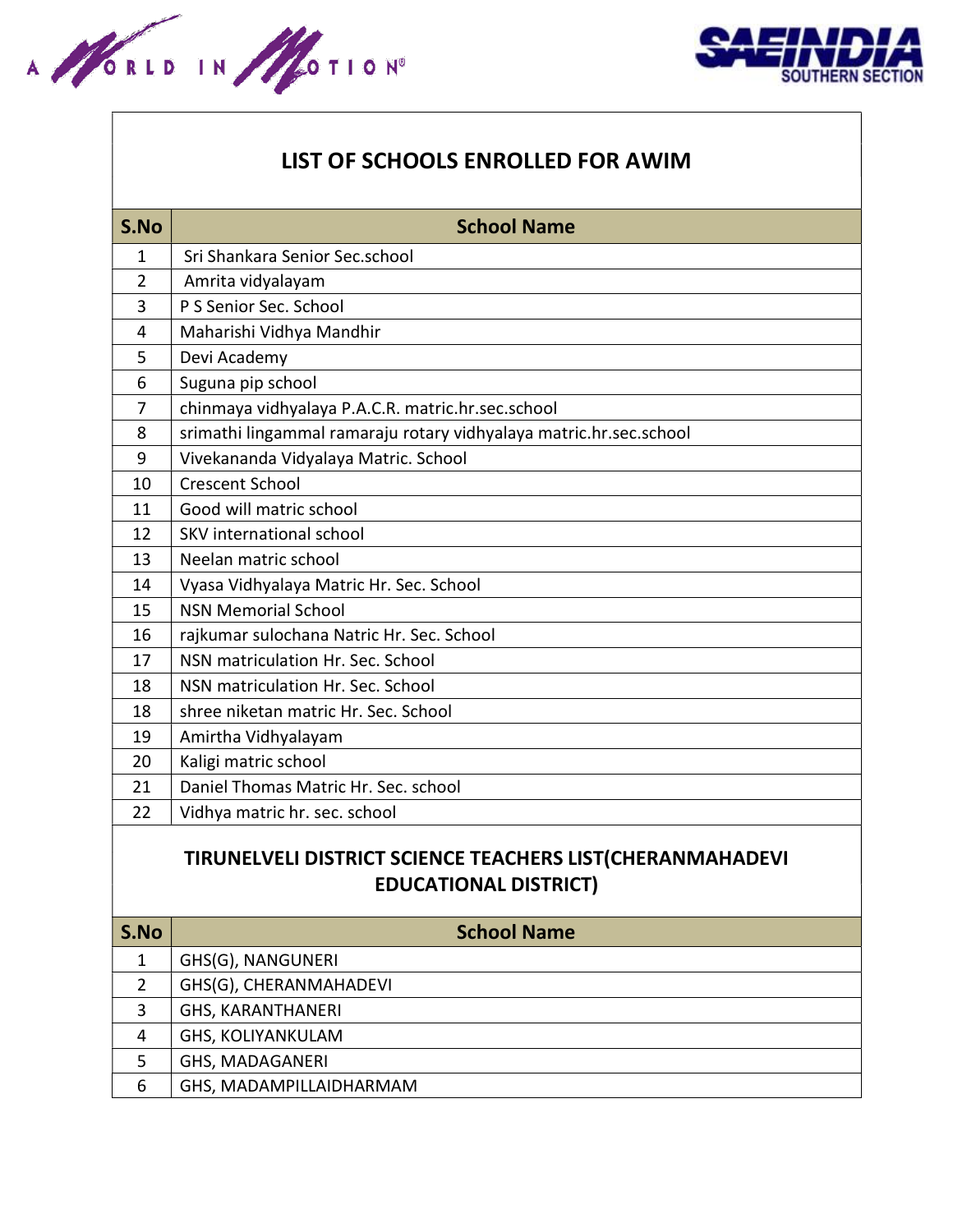



| 7  | <b>GHS, THULUKKARPATTI</b>    |
|----|-------------------------------|
| 8  | <b>GHSS, MOOLAIKARAIPATTI</b> |
| 9  | <b>GHSS, KALLIDAIKURICHI</b>  |
| 10 | GHSS(B), ERUVADI              |
| 11 | G(G)HSS, AMBASAMUDRAM         |
| 12 | GHSS, VALLIOOR                |
| 13 | GHSS, ITTAMOZHI               |
| 14 | <b>GHSS, PARAPPADI</b>        |
|    |                               |

## TIRUNELVELI DISTRICT SCIENCE TEACHERS LIST(TENKASI EDUCATIONAL DISTRICT)

| S.No                                                               | <b>School Name</b>                           |  |
|--------------------------------------------------------------------|----------------------------------------------|--|
| $\mathbf{1}$                                                       | <b>GOVT HIGH SCHOOL</b><br><b>VEDAMPUDUR</b> |  |
| $\overline{2}$                                                     | Govt. High School, Velayuthapuram            |  |
| $\overline{3}$                                                     | GOVT HIGH SCHOOL, PALAPATHIRARAMAPURAM       |  |
| 4                                                                  | GOVT. HIGH SCHOOL,                           |  |
|                                                                    | <b>MELA SHENKOTTAI.</b>                      |  |
| 5                                                                  | <b>GOVT HIGH SCHOOL, POIGAI</b>              |  |
| 6                                                                  | GOVT HIGH SCHOOL,<br>BOOBALASAMUDRAM         |  |
| $\overline{7}$                                                     | <b>GOVT HIGH SCHOOL</b><br><b>KULAYANERI</b> |  |
| 8                                                                  | <b>GHSS Neduvayal-Achanputhur</b>            |  |
| 9                                                                  | GOVT.HR.SEC.SCHOOL<br>V.K.PUDUR              |  |
| 10                                                                 | GOVT.HR.SEC.SCHOOL<br>SIVAGURUNATHAPURAM     |  |
| 11                                                                 | <b>GOVT GIRLS HR.SEC.SCHOOL PULIYANKUDI</b>  |  |
| 12                                                                 | <b>GOVT HIGH SCHOOL</b><br>VEDAMPUDUR        |  |
| 13                                                                 | Govt Hr.Sec .School, Manur                   |  |
| 14                                                                 | GOVT.HR.SEC.SCHOOL<br><b>MARANTHAI</b>       |  |
| 15                                                                 | GOVT.HR.SEC.SCHOOL<br>SUDARAPADIYAPURAM      |  |
| 16                                                                 | GOVT GIRLS HR SEC SCHOOL Kadayanallur        |  |
| 17                                                                 | GOVT HR.SEC.Schol Samlavar, Vadakarai        |  |
| 18                                                                 | GHS, Vinaitherthanadarpatti                  |  |
| 19                                                                 | GHSS-Sayamalai                               |  |
| TIRUNELVELI DISTRICT SCIENCE TEACHERS LIST(TIRUNELVELI EDUCATIONAL |                                              |  |

## TIRUNELVELI DISTRICT SCIENCE TEACHERS LIST(TIRUNELVELI EDUCATIONAL DISTRICT)

| S.No |                          | <b>School Name</b> |
|------|--------------------------|--------------------|
|      | GHS, CHATHIRAM KUDIRUPPU |                    |
|      | GHS, NARASINGANALLUR     |                    |